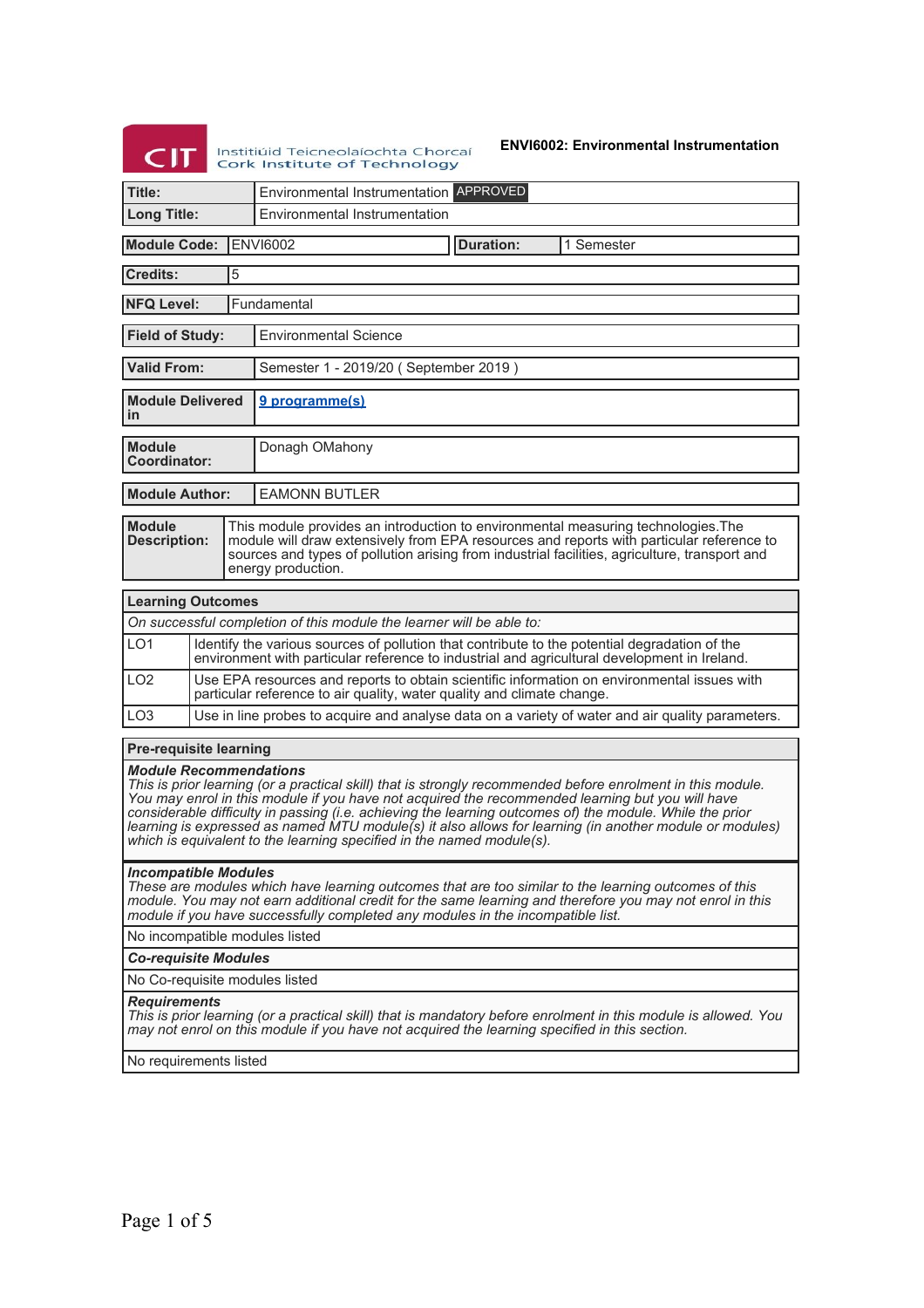

Institiúid Teicneolaíochta Chorcaí **Cork Institute of Technology** 

## **Module Content & Assessment**

## **Indicative Content**

#### **Sources of Pollution and IPPC licensing**

Pollution: Main sources of contamination in soil, air and water. Introduction to air and water emission monitoring. European legislation, Water framework directive, CAFE Directive.

#### **Water and Air Quality**

Groundwater vs surface water. Inline measurement of pH, conductivity, turbidity, DO, TOC, phosphates, nitrates, chlorine etc. Introduction to potable water and wastewater treatment, both industrial and municipal. Ambient air vs stack emissions. Measurement of CO, CO2, ozone, particulates, SOX and NOX.

## **Waste and recycling:**

Incineration, site remediation, hazardous waste, carbon footprint, introduction to recycling. Air abatement techniques.

## **Climate Change**

Effects such as air temperature, CO2 levels and ocean acidity. Sources and relative contribution of greenhouse gases. Mitigation strategies.

|               | 70      |
|---------------|---------|
| l Course Work | 100.00% |

### **Course Work**

| <b>Assessment Type</b>        | <b>Assessment Description</b>  | Outcome<br>addressed | $%$ of<br>total | Assessment<br>Date |
|-------------------------------|--------------------------------|----------------------|-----------------|--------------------|
| l Short Answer Questions      | Assessment of lecture material | 1,2                  | 30.0            | Week 7             |
| l Short Answer Questions      | Assessment of lecture material | 1.2                  | 40.0            | Week 13            |
| l Practical/Skills Evaluation | Experiment and lab assessment  | 3                    | 30.0            | <b>Every Week</b>  |

No End of Module Formal Examination

### **Reassessment Requirement**

**Repeat examination**

*Reassessment of this module will consist of a repeat examination. It is possible that there will also be a requirement to be reassessed in a coursework element.*

**The institute reserves the right to alter the nature and timings of assessment**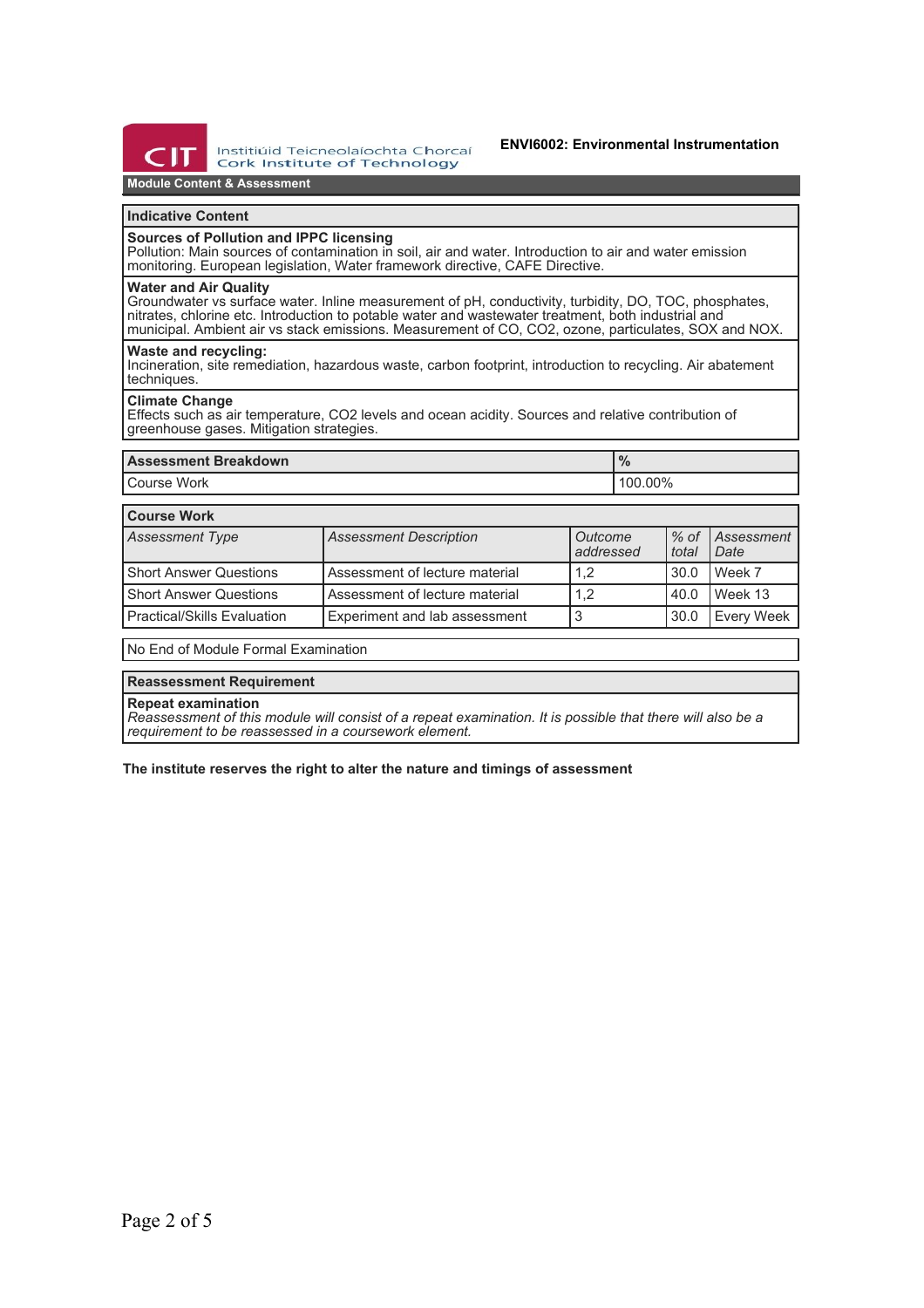

Institiúid Teicneolaíochta Chorcaí<br>Cork Institute of Technology

## **ENVI6002: Environmental Instrumentation**

**Module Workload**

| <b>Workload: Full Time</b>                                  |                             |  |  |                     |                                          |  |
|-------------------------------------------------------------|-----------------------------|--|--|---------------------|------------------------------------------|--|
| <b>Workload Type</b>                                        | <b>Workload Description</b> |  |  | Hours Frequency     | Average<br>Weekly<br>Learner<br>Workload |  |
| Lecture                                                     | Course material             |  |  | 2.0 Every<br>Week   | 2.00                                     |  |
| Lab                                                         | Experiment and assessment   |  |  | 2.0 Every<br>Week   | 2.00                                     |  |
| Independent & Directed<br>Learning (Non-contact)            | Study lecture material      |  |  | $3.0$ Every<br>Week | 3.00                                     |  |
|                                                             |                             |  |  | <b>Total Hours</b>  | 7.00                                     |  |
| Total Weekly Learner Workload<br>Total Weekly Contact Hours |                             |  |  |                     | 7.00                                     |  |
|                                                             |                             |  |  |                     | 4.00                                     |  |

| <b>Workload: Part Time</b>                |                                  |  |  |                     |                                          |
|-------------------------------------------|----------------------------------|--|--|---------------------|------------------------------------------|
| <b>Workload Type</b>                      | <b>Workload Description</b>      |  |  | Hours Frequency     | Average<br>Weekly<br>Learner<br>Workload |
| Lecture                                   | Course material                  |  |  | 1.5 Every<br>Week   | 1.50                                     |
| Lab                                       | <b>Experiment and assessment</b> |  |  | $1.5$ Every<br>Week | 1.50                                     |
| Lecturer-Supervised<br>Learning (Contact) | Directed study                   |  |  | $1.0$ Every<br>Week | 1.00                                     |
| Directed Learning                         | Study                            |  |  | 3.0 Every<br>Week   | 3.00                                     |
|                                           |                                  |  |  | <b>Total Hours</b>  | 7.00                                     |
| Total Weekly Learner Workload             |                                  |  |  |                     | 7.00                                     |
| <b>Total Weekly Contact Hours</b>         |                                  |  |  | 4.00                |                                          |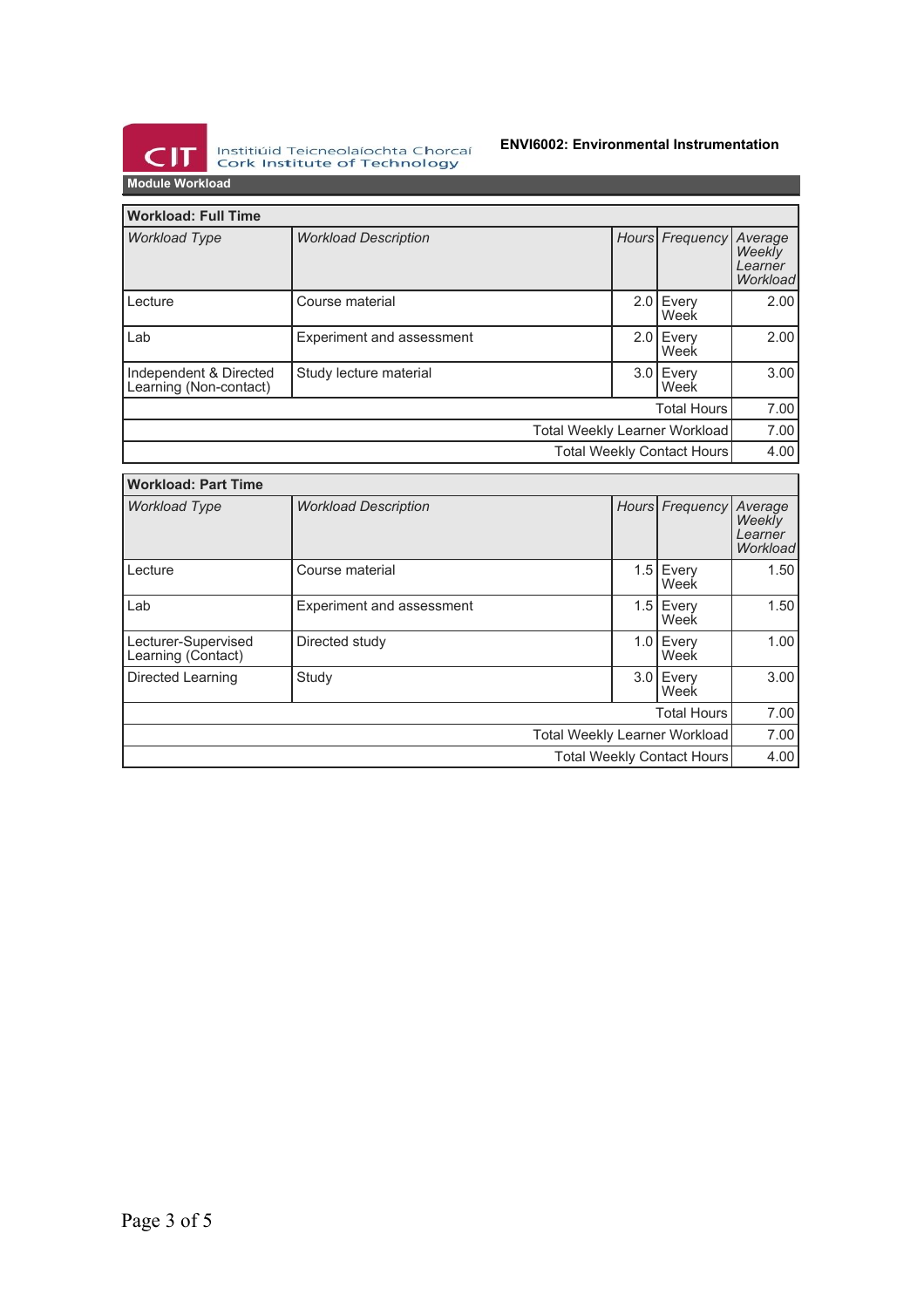**Module Resources**

*Supplementary Book Resources*

**Al Gore 2006,** *An Inconvenient Truth***, Bloomsbury London [ISBN: 0-7475-8906-2]**

**Pradyot Patnaik 2010,** *Handbook of Environmental Analysis: Chemical Pollutants in Air, Water, Soil, and Solid Wastes, Second Edition***, 2 Ed., CRCpress [ISBN: 9781420065817]**

*Recommended Article/Paper Resources*

**EPA 2017,** *Air Quality in Ireland 2016* **[ISSN: 978-1-840]**

**EPA 2013,** *Integrated Water Quality Report 2011*

**EPA 2017,** *National Ambient Air Quality Monitoring Programme 2017-2022*

**EPA 2017,** *Water Quality in Ireland 2010-2015*

**EPA 2013,** *Emissions form IPPC Industry: Quantifying Pollution Trends & Regulatory Effectiveness*

**EPA 2013,** *Air Quality Monitoring Report*

*Other Resources*

**Website: EPA***Environmental Protection Agency* **<http://www.epa.ie>**

**Website: Robert Emmet Hernan***Environmental matters on the island of Ireland*  **<http://www.irishenvironment.com/>**